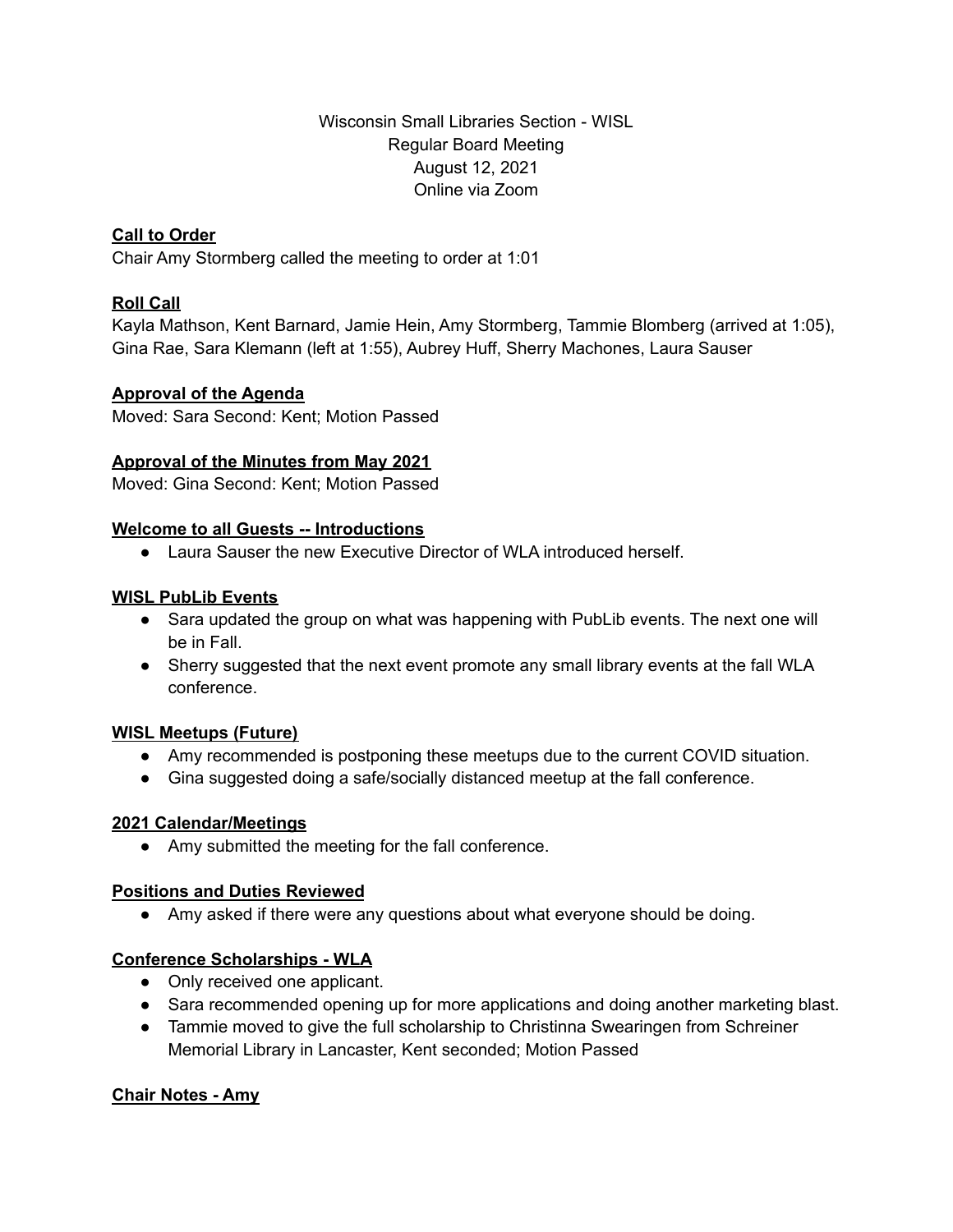● None to report.

# **Secretary's Notes - Jamie**

● None to report.

# **WLA Liaison Report - Gina**

- Fall conference is November 16-19 in Green Bay.
- Welcomed Laura as the new Executive Director of WLA.

# **LD & L Report - Sherry**

- The governor signed the state budget that included increased state aid to public library systems. Sherry is interested to see how this affects small libraries.
- February 8 is Library Legislative Day in 2022. It will be a big thank you tour considering the state aid increase in the budget.
- The funding formula for library systems is being analyzed this month. The consultant will give a written recommendation by Spring 2022 to COLAND.
- The infrastructure package is working its way through the Senate and House. The Build America's Libraries Act is separate from the infrastructure package. Wisconsin could get \$83 million from this act if it passes.

# **Newsletter - Aubrey**

- The next issue will be coming out early September. Aubrey is looking for content and pictures of pets.
- Amy commented that Aubrey is doing a great job on the newsletter.

# **WISL Officers 2022**

- Hannah reached out to Amy for formulating the ballot.
- Ballots will go out in September.
- Amy will talk to Shelby if she wants to stay on. She would move on to Chair elect if she accepts.
- Tammie will stay on as 2nd year director.
- Sara will stay on as 3rd year director.
- There is an opening for 1st year director.
- Jamie decided to not continue as secretary.
- Gina will stay on as WLA liaison
- Aubrey will stay on as newsletter editor
- Kayla was asked if she would like to fill any open positions. She will be on the ballot as either Chair Elect or 1st year director.

# **Conference - WLA Meeting**

• Amy submitted a proposal for the WISL meeting with preference to afternoon or evening.

# **Conference - WLA Social/Program**

● Amy asked for volunteers to organize and plan a social for the fall conference.